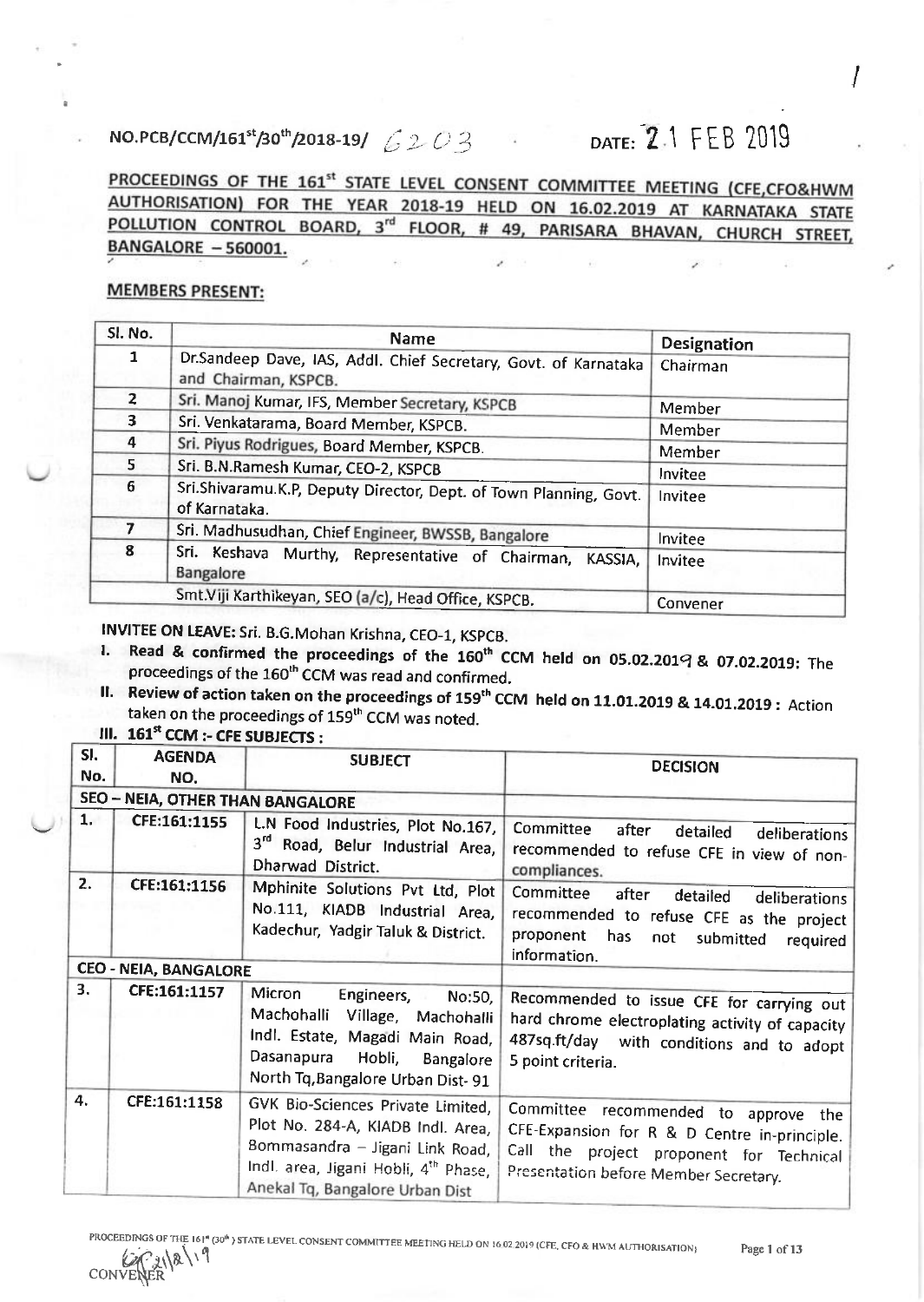| SI.<br>No.     | <b>AGENDA</b><br>NO.        | $-241$<br><b>SUBJECT</b>                                                                                                                                                                                           | <b>DECISION</b>                                                                                                                                                                                                                                                                                                                                                                                                              |
|----------------|-----------------------------|--------------------------------------------------------------------------------------------------------------------------------------------------------------------------------------------------------------------|------------------------------------------------------------------------------------------------------------------------------------------------------------------------------------------------------------------------------------------------------------------------------------------------------------------------------------------------------------------------------------------------------------------------------|
|                | <b>SEO - MINES</b>          |                                                                                                                                                                                                                    |                                                                                                                                                                                                                                                                                                                                                                                                                              |
| 5.<br>৴        | CFE:161:1159                | Minerals &<br>Mining<br>Ramgad<br>Limited, Sy. No. 46, 47, 50 & 51,<br>Attikatti Village, Mundargi Taluk,<br>Gadag District.                                                                                       | Committee ratified the decision taken to refuse<br>the CFE seeking extension of validity by the<br>industry.                                                                                                                                                                                                                                                                                                                 |
| <b>SEO-WMC</b> |                             |                                                                                                                                                                                                                    |                                                                                                                                                                                                                                                                                                                                                                                                                              |
| 6.             | CFE:161:1160                | Jai Nanesh Polymers, No.19, 1st<br>Main Rd, 2 <sup>nd</sup> Cross, Pantharapalya,<br>Bengaluru-560 040.                                                                                                            | deliberations<br>after<br>detailed<br>Committee<br>recommended to refuse CFE as the industry is<br>located adjacent to V-valley.                                                                                                                                                                                                                                                                                             |
| 7.             | CFE:161:1161                | TT Recycling Management India<br>Pvt. Ltd, Plot No. 33 & 34, Bidadi<br>Industrial Area, Ramanagaram<br>Taluk & District -562109.                                                                                   | Recommended to issue CFE-Expansion for<br>change of activity from cutting and bailing of<br>metal scrap to pre-processing of waste of<br>capacity - 3166.6MTPM as defined under HWM<br>& Other Waste Rules, 2016 with conditions.                                                                                                                                                                                            |
| 8.             | CFE:161:1162                | Sri Laxmi Plastic Industries, Plot<br>No.17-B, Sy.No.73, 17 <sup>th</sup> Cross,<br>Mandli Kallur Industrial Area,<br>Shivamogga.                                                                                  | detailed<br>deliberations<br>after<br>Committee<br>recommended to refuse CFE as the project<br>submitted<br>required<br>has<br>proponent<br>not<br>information.                                                                                                                                                                                                                                                              |
|                | <b>SEO-17 CATEGORY</b>      |                                                                                                                                                                                                                    |                                                                                                                                                                                                                                                                                                                                                                                                                              |
| 9.             | CFE:161:1163                | Chemicals,<br>Saketh<br>Jaya<br>Plot.No.189, KIADB 3rd<br>stage,<br>Mundargi<br>Industrial<br>Area,<br>Bangalore Road, Bellary.                                                                                    | Recommended to issue CFE for manufacture of<br>only Bulk drug intermediates viz., 1) Bis(2-<br>Chloroethyl) amine Hydrochloride (Itraconazole<br>Intermediate)- 30TPM Or 2) Benzoic Acid 2-<br>Bromomethy $1-2(2,4-Dichlorophenyi) - [1,3]$<br>dioxolan-4-ylmethylester (CisBromo Benzoate)<br>-30TPM Or Combination of both products so<br>that, total production shall not exceed 30 TPM<br>with conditions and as per EC. |
|                | <b>SEO - INFRASTRUCTURE</b> |                                                                                                                                                                                                                    |                                                                                                                                                                                                                                                                                                                                                                                                                              |
| 10.            | CFE:161:1164                | Hobli, Anekal Taluk, Bengaluru<br>Urban District.                                                                                                                                                                  | Mr. Ramesh. L, Sy. No. 121/1 & Recommended to issue CFE with conditions to<br>121/5 of Thindlu Village, Sarjapura   comply with Zonal Regulations of Aneka<br><b>Planning Authorities.</b>                                                                                                                                                                                                                                   |
| 11.            | CFE:161:1165                | Smt. Sharada, Khatha No. 402/1 to<br>9 of Thanisandra, Ward No. 6, Sy.<br>No. 86 P, 87/1, 82/2AP, 87/2B, 87/2C,<br>87/2D, 87/3P, 103/6P of Nagawara<br>Village, Kasaba Hobli, Bengaluru<br>North Taluk, Bengaluru. | Recommended to issue CFE with conditions to<br>comply with the Hon'ble NGT directions with<br>respect to buffer distance from lakes and<br>drains.                                                                                                                                                                                                                                                                           |
| 12.            | CFE:161:1166                | Satwi Infra, Sy. No. 13 of Panathur<br>Village & Sy. No. 240/4, 240/6 &<br>241 of Ammani Bellandur Khane<br>Village both of Varthur Hobli,<br>Bengaluru East Taluk, Ward No.<br>149, Bengaluru.                    | Recommended to issue CFE with conditions to<br>comply with the Hon'ble NGT directions with<br>respect to buffer distance from lakes and<br>drains, after verifying the bank guarantee<br>document.                                                                                                                                                                                                                           |
| 13.            | CFE:161:1167                | Trendz Whispering Woods, Sy. No.<br>48, 51 & 142 of Madagalli Village,<br>Yelwala Hobli, Mysuru.                                                                                                                   | Recommended to issue CFE with conditions to<br>comply with Zonal Regulations of Local Planning<br>Authorities.                                                                                                                                                                                                                                                                                                               |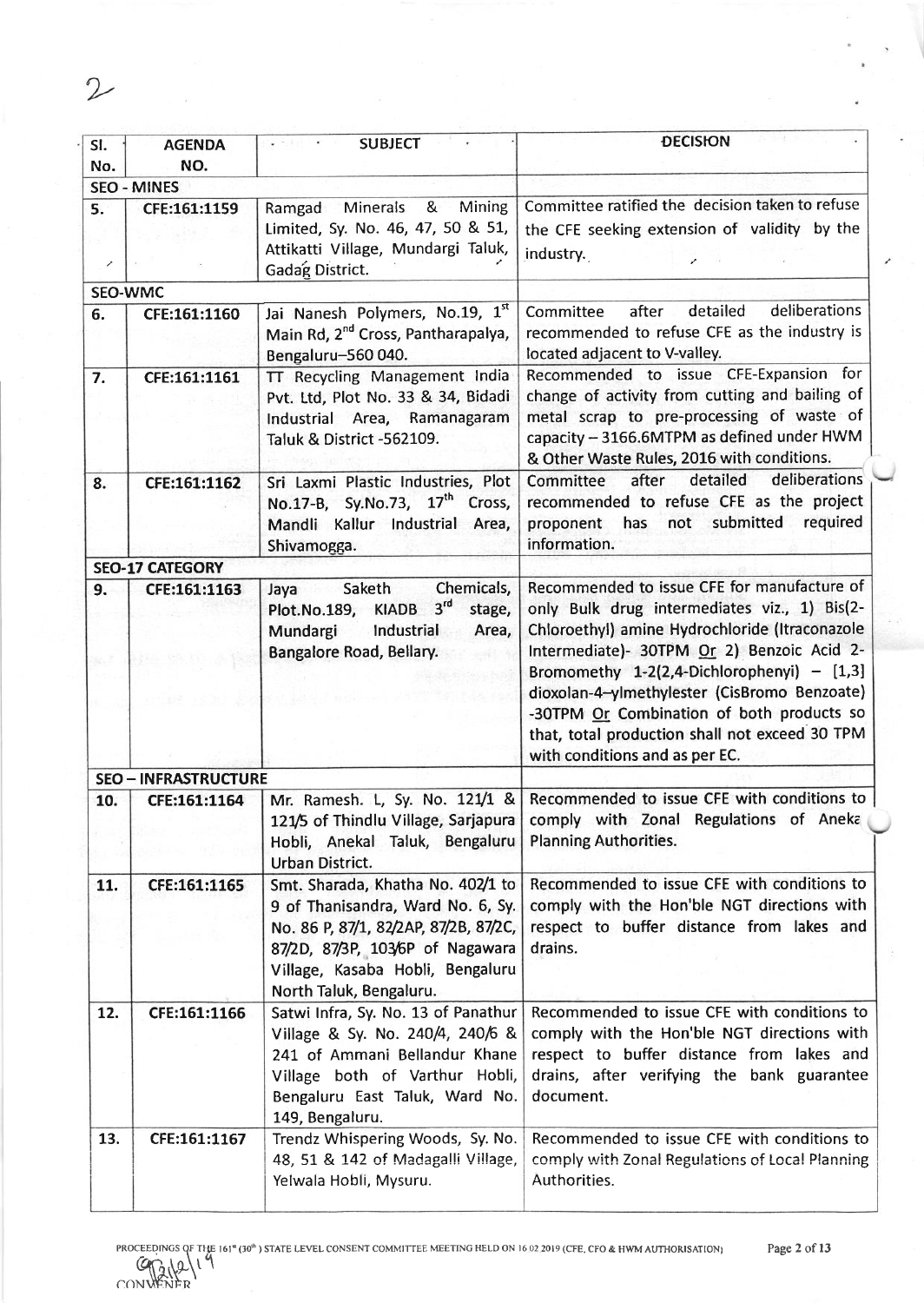| SI.<br>No. | <b>AGENDA</b><br>NO. | <b>SUBJECT</b>                                                                                                                                                                                                                                                                                                     | <b>DECISION</b>                                                                                                                                                                                                                                          |
|------------|----------------------|--------------------------------------------------------------------------------------------------------------------------------------------------------------------------------------------------------------------------------------------------------------------------------------------------------------------|----------------------------------------------------------------------------------------------------------------------------------------------------------------------------------------------------------------------------------------------------------|
| 14.        | CFE:161:1168         | Mrs. Veena C & Bharathi C,<br>No. 55/54, Ibbalur Village, BBMP<br>Ward No. 174, Bengaluru Urban<br>District, Bengaluru.                                                                                                                                                                                            | Committee<br>after<br>detailed<br>deliberations<br>recommended to refuse CFE as the project site<br>is not complying with the Hon'ble NGT<br>directions with respect to buffer distance from<br>lake. Case to be filed against the project<br>proponent. |
| 15.        | CFE:161:1169         | Mrs. Parvathamma, Sy. No. 64/3a,<br>Hebbagodi Village, Attibele Hobli,<br>Anekal Taluk, Bengaluru.                                                                                                                                                                                                                 | Committee<br>after<br>detailed<br>deliberations<br>recommended to refuse CFE as the project<br>proponent has not submitted the details called<br>for by the Board.                                                                                       |
| 16.        | CFE:161:1170         | Tranquil Realty Pvt Ltd, in the<br>name of "Vasawani Augusta", Plot<br>No. 1, 2 & 3, HAL Sanitory, Khatha<br>No.1, BBMP Ward No. 150,<br>Bengaluru.                                                                                                                                                                | Subject is deferred.                                                                                                                                                                                                                                     |
| 17.        | CFE:161:1171         | Velankani<br>Information<br><b>Systems</b><br>Limited, Sy. No. 43, 44(P) & 46(P),<br>Electronic City (Doddathoguru<br>Village), Phase - I, Hosur Road,<br>Bengaluru.                                                                                                                                               | Recommended<br>to<br>issue<br>CFE-Expansion/<br>modification with conditions and as per EC.                                                                                                                                                              |
| 18.        | CFE:161:1172         | Residential Layout (Sri. K.V. Ashraf<br>Hussain), Sy. No. 23/1, 23/2, 22/1,<br>22/3 & 22/4 of Tippanahalli Village,<br>Kasaba Hobli, Tumkur Tq & District                                                                                                                                                          | Subject is deferred. Project proponent to<br>submit details of gardening plan to the Board.                                                                                                                                                              |
| 19.        | CFE:161:1173         | Sri. Dattatreya S. Nadiger Sy. No.<br>178/1,<br>179/1<br>&<br>179/2<br>of<br>Ranebennur, Haveri District.                                                                                                                                                                                                          | Subject is deferred. Project proponent to<br>submit details of gardening plan to the Board.                                                                                                                                                              |
| 20.        | CFE:161:1174         | Brigade Enterprises Ltd, Sy. No.<br>17/2,<br>Metagalli, Kasaba<br>Hobli,<br>Mysuru Taluk, Mysuru.                                                                                                                                                                                                                  | Recommended to extend the validity of CFE for<br>two years viz., upto 15.04.2020.                                                                                                                                                                        |
| 21.        | CFE:161:1175         | Mr. M.B. Mathapathi, Sy. No. 85/1,<br>85/2, 85/3, 2 <sup>nd</sup> Cross, Dasapa<br>Layout, Abbaiah Reddy Layout, 8th<br>'A' Cross, Kaggadasapura, Ward<br>No.81, Bengaluru<br>East<br>Tq,<br>Bengaluru.                                                                                                            | Committee<br>after<br>detailed<br>deliberations<br>recommended<br>to<br>refuse<br><b>CFE</b><br>as<br>the<br>construction has been completed without prior<br>CFE from the Board. Case to be filed against the<br>project proponent.                     |
| 22.        | CFE:161:1176         | Sri. K.V. Ashwath Reddy, Sy. No.<br>156, 134/1, 155, 154, 132/4, 133/2,<br>133/3, 134/3, 134/2, 134/4, 128/1,<br>131/3, 134/5, 134/6, 130/1, 112/1,<br>111, 109/7, 108/5, 106/2, 135/2,<br>135/181, 112/2, 112/3, 132/2,<br>135/1A2 & 133/1 of Thattanahalli<br>Village, Kasaba Hobli, Anekal<br>Taluk, Bengaluru. | Subject is deferred. Project proponent to<br>submit details of gardening plan to the Board.                                                                                                                                                              |

主要

3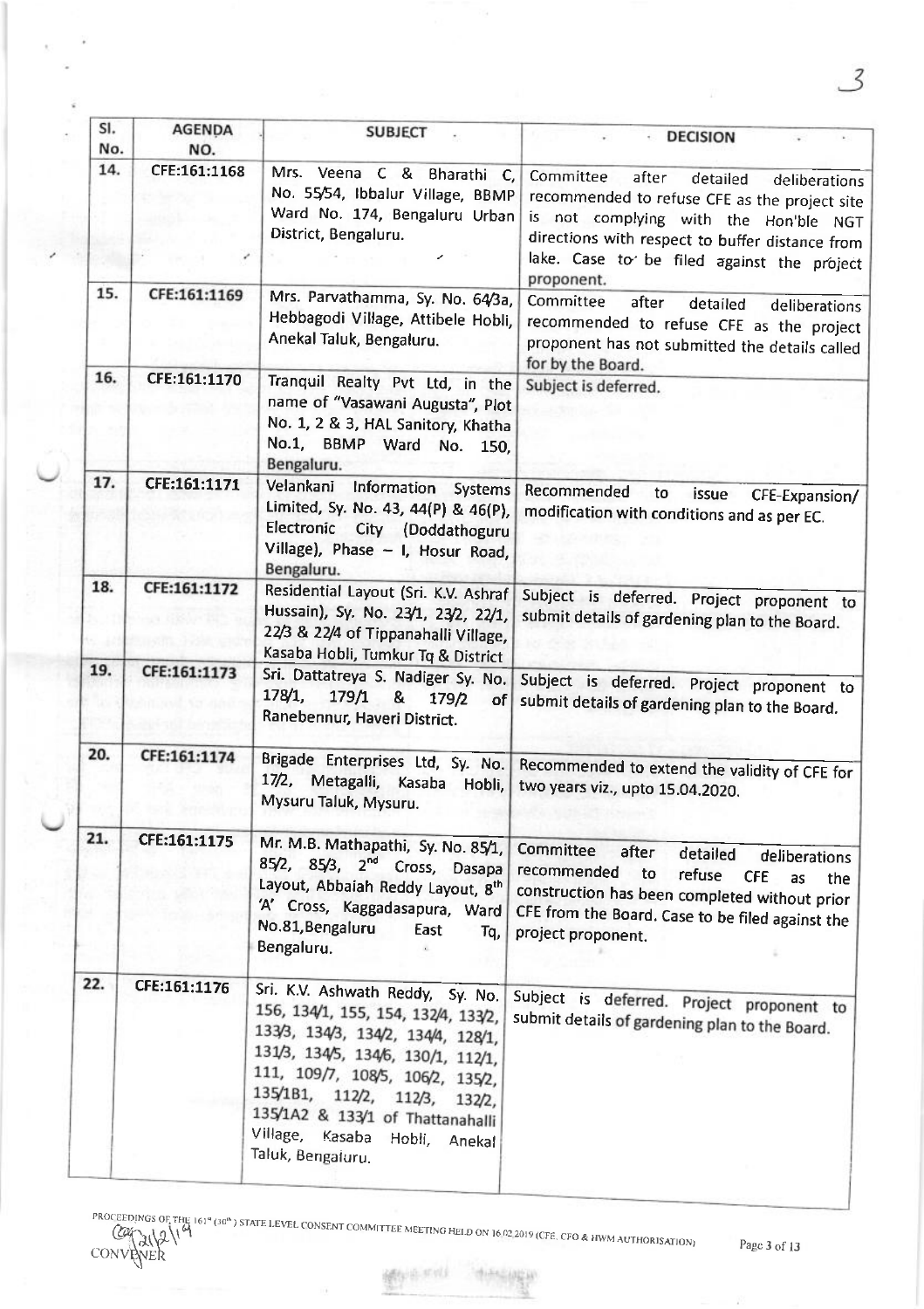| SI.<br>No. | <b>AGENDA</b><br>NO.               | <b>SUBJECT</b>                                                                                                                                                                                                                  | <b>DECISION</b>                                                                                                                                                                                                                                                                                  |
|------------|------------------------------------|---------------------------------------------------------------------------------------------------------------------------------------------------------------------------------------------------------------------------------|--------------------------------------------------------------------------------------------------------------------------------------------------------------------------------------------------------------------------------------------------------------------------------------------------|
| 23.        | CFE:161:1177                       | Industrial area development by<br>KIADB, Jakkasandra Village, Malur<br>Taluk, Kolar District.                                                                                                                                   | deliberations<br>detailed<br>after<br>Committee<br>recommended to refuse CFE as KIADB has not<br>submitted details of water source, type of<br>industries proposed in the area, land allocated<br>for CETP, CSTP, MSW and HWM, green belt<br>development etc.                                    |
| 24.        | CFE:161:1178                       | (formerly<br>LLP<br>Adobe<br>Felicity<br>Tumkur Nivas LLP), Sy. No. 18/4 of<br>Vasanthanarasapura Village, Kora<br>Hobli, Tumkur Taluk & District.                                                                              | deliberations<br>detailed<br>Committee<br>after<br>refuse CFE as project<br>recommended to<br>proponent has not submitted buffer distance of<br>the project site from the nearby lake.                                                                                                           |
| 25.        | CFE:161:1179                       | Vajram Estates Pvt Ltd, Sy. No.<br>61/1, 58 of Chokkanahalli Village,<br>Thanisandra, Yelahanka<br>Hobli,<br>Bengaluru.                                                                                                         | Recommended to issue CFE with conditions to<br>comply with the Hon'ble NGT directions with<br>respect to buffer distance from lakes and<br>drains.                                                                                                                                               |
|            |                                    | IV. CFE REVIEW SUBJECTS: SEO - INFRASTRUCTURE                                                                                                                                                                                   |                                                                                                                                                                                                                                                                                                  |
| 26.        | CFE:161:1180                       | Residential<br>Nirmala<br>Nagar<br>Dr.<br>Layout, Sy. No. 247/1, 266 (Old Sy.<br>No. 181/BL-5), Sy. No. 267/1 (Old<br>Sy.No.181/5) & 267/2, (Old Sy.No.<br>181/5) of K. Hemmanahalli Village,<br>Yelwala Hobli, Mysuru-570 026. | Recommended to issue CFE with conditions to<br>comply with Zonal Regulations of Local Planning<br>Authorities.                                                                                                                                                                                   |
| 27.        | CFE:161:1181                       | Confident Projects (I) Pvt Ltd, Sy.<br>No. 83/3 & 85/2 of Chambenahalli<br>Village, Sarjapura Hobli, Anekal<br>Taluk, Bengaluru Urban District,<br>Bengaluru.                                                                   | Recommended to issue CFE with conditions to<br>comply with the Hon'ble NGT directions with<br>respect to buffer distance from lakes and<br>drains, after obtaining clarification whether<br>distance from building line or boundary of the<br>project site is to be considered for issue of CFE. |
|            | V. CFE SUBJECTS: SEO - 17 CATEGORY |                                                                                                                                                                                                                                 |                                                                                                                                                                                                                                                                                                  |
| 28.        | CFE:161:1182                       | Shilpa Medicare Limited Unit - II,<br>Plot No: 33, 33A, 40 to 47, Raichur<br>Growth Centre, Chiksugur, Raichur<br>$-584134.$                                                                                                    | Recommended to issue CFE-Expansion for<br>83<br>APIs<br>of<br>35<br>new<br>and<br>manufacture<br>intermediates with conditions and as per EC<br>and corrigendum issued.                                                                                                                          |
| 29.        | CFE:161:1183                       | Hikal Limited, Unit - I, Plot No:<br>82/A, KIADB Industrial Area, Jigani,<br>Anekal Taluk, Bangalore - 560105.                                                                                                                  | deliberations<br>detailed<br><b>Committee</b><br>after<br>recommended to refuse CFE-Expansion as the<br>unit authorities have not fully complied with<br>directions given during Personal Hearing held<br>on 09.11.2018.                                                                         |
| 30.        | CFE:161:1184                       | 73/2,<br>Sy.No:<br>Industries,<br>H.T.H<br>Karehalli<br>Ajjikamsagar Village,<br>Taluk,<br>Hosadurga<br>Post,<br>Chitradurga District.                                                                                          | deliberations<br>detailed<br>after<br>Committee<br>recommended to refuse CFE as the project<br>proponent has not obtained / submitted copy<br>of EC.                                                                                                                                             |

sd/- CHAIRMAN

CONVENER

sd/- MEMBER SECRETARY

conveniel<sup>9</sup>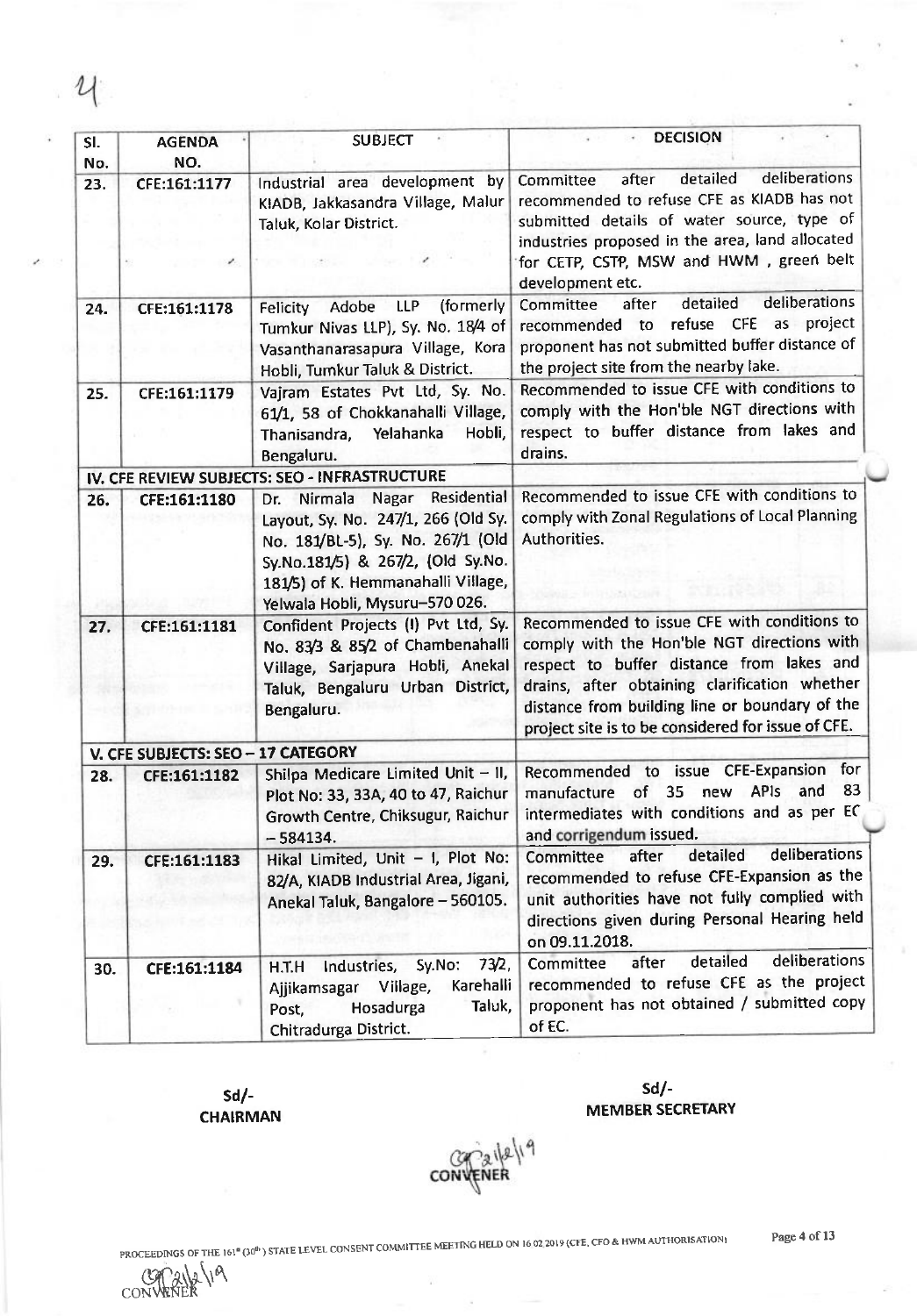| SI.      | <b>AGENDA</b>                | <b>SUBJECT</b>                                                                                                                                                                                                                        | <b>DECISION</b>                                                                                                                                                                                                                                                                                                            |
|----------|------------------------------|---------------------------------------------------------------------------------------------------------------------------------------------------------------------------------------------------------------------------------------|----------------------------------------------------------------------------------------------------------------------------------------------------------------------------------------------------------------------------------------------------------------------------------------------------------------------------|
| No.      | NO.                          |                                                                                                                                                                                                                                       |                                                                                                                                                                                                                                                                                                                            |
|          | <b>VI. CFO SUBJECTS:</b>     |                                                                                                                                                                                                                                       |                                                                                                                                                                                                                                                                                                                            |
|          |                              | SEO - NEIA, OTHER THAN BANGALORE                                                                                                                                                                                                      |                                                                                                                                                                                                                                                                                                                            |
| 31.      | CFO:161:1633                 | Khimji Bhai and Sons, Sy. No.232/4,<br>232/5, Khanapur Road, Desur,<br>Belagavi.                                                                                                                                                      | Recommended to issue CFO under Water and<br>Air Acts for the period from 01.07.2018 to<br>30.6.2023 with conditions.                                                                                                                                                                                                       |
| 32.      | CFO:161:1634                 | Essar Resin, Plot No.119/15, II<br>Stage,<br>Srirampura,<br>Old<br>Manandavadi Road, Mysore Road,<br>Mysore South.                                                                                                                    | Recommended to refuse CFO as the unit<br>authorities have not submitted/obtained copy<br>of EC.                                                                                                                                                                                                                            |
| 33.      | CFO:161:1635                 | Patco Ceramic Private Limited,<br>Plot No.76, Honaga Industrial<br>Area, Belgavi - 591113.                                                                                                                                            | Recommended to issue CFO under Water and<br>Air Acts for the period upto 30.6.2022 with<br>conditions.                                                                                                                                                                                                                     |
| 34.      | CFO:161:1636                 | Polali Industries, Plot No.442,<br>Baikampady Industrial<br>Area,<br>Mangluru, D.K District.                                                                                                                                          | Recommended to issue CFO under Water and<br>Air Acts for the period upto 30.6.2022 with<br>conditions, after obtaining compliance to<br>5 point criteria from Regional Officer.                                                                                                                                            |
| 35.      | CFO:161:1637                 | Akolite Synthetic Resins, Plot                                                                                                                                                                                                        | Recommended to refuse CFO as the unit                                                                                                                                                                                                                                                                                      |
|          |                              | No.412 & 413, KIADB Industrial<br>Area, Baikampady, Mangaluru,<br>D.K. District.                                                                                                                                                      | authorities have not submitted/obtained copy<br>of EC.                                                                                                                                                                                                                                                                     |
| 36.      | CFO:161:1638                 | Calibre Industries, SR No.157/1,<br>Thandya<br>Industrial<br>Area,<br>Nanjangud -571302.                                                                                                                                              | Recommended to issue CFO under Water and<br>Air Acts for the period from 01.07.2018 to<br>30.6.2023 with conditions.                                                                                                                                                                                                       |
| 37.      | CFO:161:1639                 | Chirag Industries, Plot No-56,<br>KAIDB Industrial Area, Amble,<br>Chikkamagaluru.                                                                                                                                                    | Recommended to issue CFO-Expansion under<br>Water and Air Acts for the period upto                                                                                                                                                                                                                                         |
| 38.      | CFO:161:1640                 | Kluber Lubrication India Private<br>Limited, Plot No.347-A, Hebbal<br>Industrial Area, P.O. Metagalli,<br>Mysore.                                                                                                                     | 30.6.2019 with conditions.<br>Recommended to issue CFO-modification for<br>reduction in capacity of solid lubricants from<br>6000MTPA to 5000MTPA & liquid lubricants<br>from 16,000MTPA to 8,000MTPA & installation<br>of additional Air Pollution sources viz., Kettle<br>11, 1 lab vent & bulk bag unit under Water and |
|          |                              |                                                                                                                                                                                                                                       | Air Acts for the period upto 30.6.2021 with                                                                                                                                                                                                                                                                                |
|          |                              |                                                                                                                                                                                                                                       | conditions.                                                                                                                                                                                                                                                                                                                |
|          | <b>CEO - NEIA, BANGALORE</b> |                                                                                                                                                                                                                                       |                                                                                                                                                                                                                                                                                                                            |
| 39.<br>× | CFO:161:1641                 | Rajamane Innovations, Plot No:<br>386, Sub Layout of Sompura, 1st<br>Stage Sompura Hobli, Dobbaspet,<br>Bangalore-562111.                                                                                                             | Recommended to issue CFO under Water and<br>Air Acts for the period upto 30.6.2023 with<br>conditions and to comply with 5 point criteria.                                                                                                                                                                                 |
| 40.      | CFO:161:1642                 | GE India Industrial Private Limited,<br>(formerly<br>M/s.<br><b>GE</b><br>India<br>Technology<br>Centre<br>Private<br>Limited), Plot No:122,<br><b>KIADB</b><br>Export Promotion Industrial Park,<br>Whitefield Road, Bangalore - 66. | Recommended to issue CFO-Expansion and<br>modification under Water and Air Acts for the<br>period upto 30.6.2021 with conditions.                                                                                                                                                                                          |
| 41.      | CFO:161:1643                 | S & S Gud Services, Plot No. C-24,<br>Il stage, Peenya Industrial Estate,<br>Bangalore-560058                                                                                                                                         | Recommended to issue CFO under Water and<br>Air Acts for the period from 01.07.2018 to<br>30.6.2023 with conditions and to comply with<br>5 point criteria.                                                                                                                                                                |

**MOUGHAI** 

**Holland Contract** 

N

5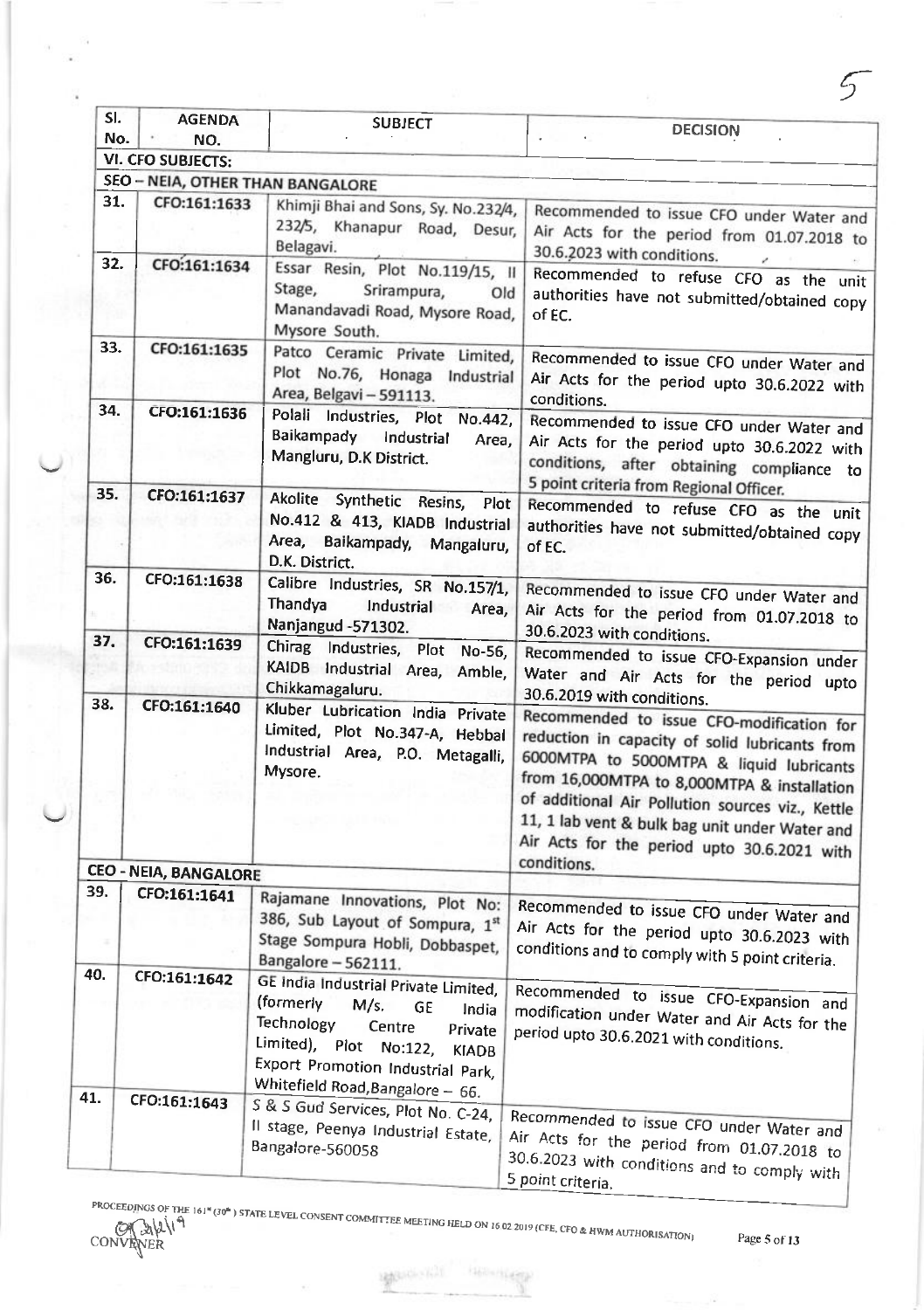| SI.<br>No. | <b>AGENDA</b><br>NO. | <b>SUBJECT</b>                                                                                                                                                                                                                                   | <b>DECISION</b>                                                                                                      |
|------------|----------------------|--------------------------------------------------------------------------------------------------------------------------------------------------------------------------------------------------------------------------------------------------|----------------------------------------------------------------------------------------------------------------------|
| 42.        | CFO:161:1644         | Notrox Research Pvt. Ltd, Plot<br>2 <sup>nd</sup><br>No:19/3, Bikasipura Road,<br>Floor, Off Kanakapura main road,<br>J.C. Industrial Area, Bangalore -<br>560062.                                                                               | Recommended to issue CFO under Water and<br>Air Acts for the period upto 30.6.2023 with<br>conditions.               |
| 43.        | CFO:161:1645         | Bangalore Oxygen Company Pvt.<br>Ltd, Plot No:10E, Il Phase, Peenya<br>Industrial Area, Bengaluru<br>560058.                                                                                                                                     | Recommended to issue CFO under Water and<br>Air Acts for the period upto 30.6.2023 with<br>conditions.               |
| 44.        | CFO:161:1646         | Eco Green Fuels Pvt. Ltd., Plot<br>No:E4, 98, KIADB Road, Il Phase,<br>Peenya Industrial Area, Bengaluru                                                                                                                                         | Recommended to issue CFO under Water and<br>Air Acts for the period from 01.07.2018 to<br>30.6.2023 with conditions. |
| 45.        | CFO:161:1647         | Champion Extrusion (Unit - 2),<br>Shed No. A-21, 3 <sup>rd</sup> stage, Peenya<br>Industrial Estate, Bangalore                                                                                                                                   | Recommended to refuse CFO as the unit<br>authorities have not complied with 5 point<br>criteria.                     |
| 46.        | CFO:161:1648         | Indian Oil Corporation Limited,<br>(Indane Bottling Plant), Sy No.<br>19/2 (P), 19/3 (3), 22 & 23 (P), 24<br>to 28, 81 to 89, 91 to 97, 99 to<br>101, 103 to 109 of Kanekal Village,<br>Jadigenahalli Hobli, Hoskote Taluk,<br>Bangalore-560067. | Recommended to issue CFO-Expansion under<br>Water and Air Acts for the period upto<br>30.6.2021 with conditions.     |
|            | <b>SEO - MINES</b>   |                                                                                                                                                                                                                                                  |                                                                                                                      |
| 47.        | CFO:161:1649         | Crushing<br>Stone<br>Sandhya<br>Industries, (Limes stone crushing<br>unit), Sy. No. 34/2A, Naganapur<br>Village, Mudhol Tq, Bagalkot Dist<br>located in ML No. 2358, Mine<br>Lease Owner, Sri H. G. Sripada.                                     | Recommended to issue CFO under Air Act for<br>the period upto 30.6.2022 with conditions.                             |
| 48.        | CFO:161:1650         | Doddanavar Nanjizhao Mining &<br>Metallurgy Pvt. Ltd, Sy. No. 111/1,<br>111/2, 112/1, 112/48, 112/2B,<br>112/2A, 112/3, 108//1, 108/4, 108/5,<br>108/2, 108/3, Hiremagi Ramthal,<br>Hunagund Taluk, Bagalkot District.                           | Recommended to refuse CFO in view of<br>non-compliances.                                                             |
| 49.        | CFO:161:1651         | Adithi Enterprises, Sy. No. 66/1<br>(New Sy. No. 66/1, 66/6 & 66/7),<br>Chikkanagavalli Village, Chikka-<br>ballapur Taluk & District                                                                                                            | Recommended to refuse CFO in view of non-<br>compliances.                                                            |
| 50.        | CFO:161:1652         | <b>Stone</b><br>Channabasaveshwara<br>Crushing Industries, Sy. No. 4/1+2<br>+3+4+5+6/K, G.Basavanakoppa<br>Village, Kalaghatgi Tq, Dharwad<br>District.                                                                                          | Recommended to refuse CFO in view of non-<br>compliances.                                                            |
| 51.        | CFO:161:1653         | Shri V. S. Jadhav Stone Crushing<br>Industry, Sy. No. 25, Daddikamalapur<br>Village, Dharwad Taluk & District.                                                                                                                                   | Recommended to refuse CFO in view of non-<br>compliances.                                                            |

÷

CON\ENER

Page 6 of 13